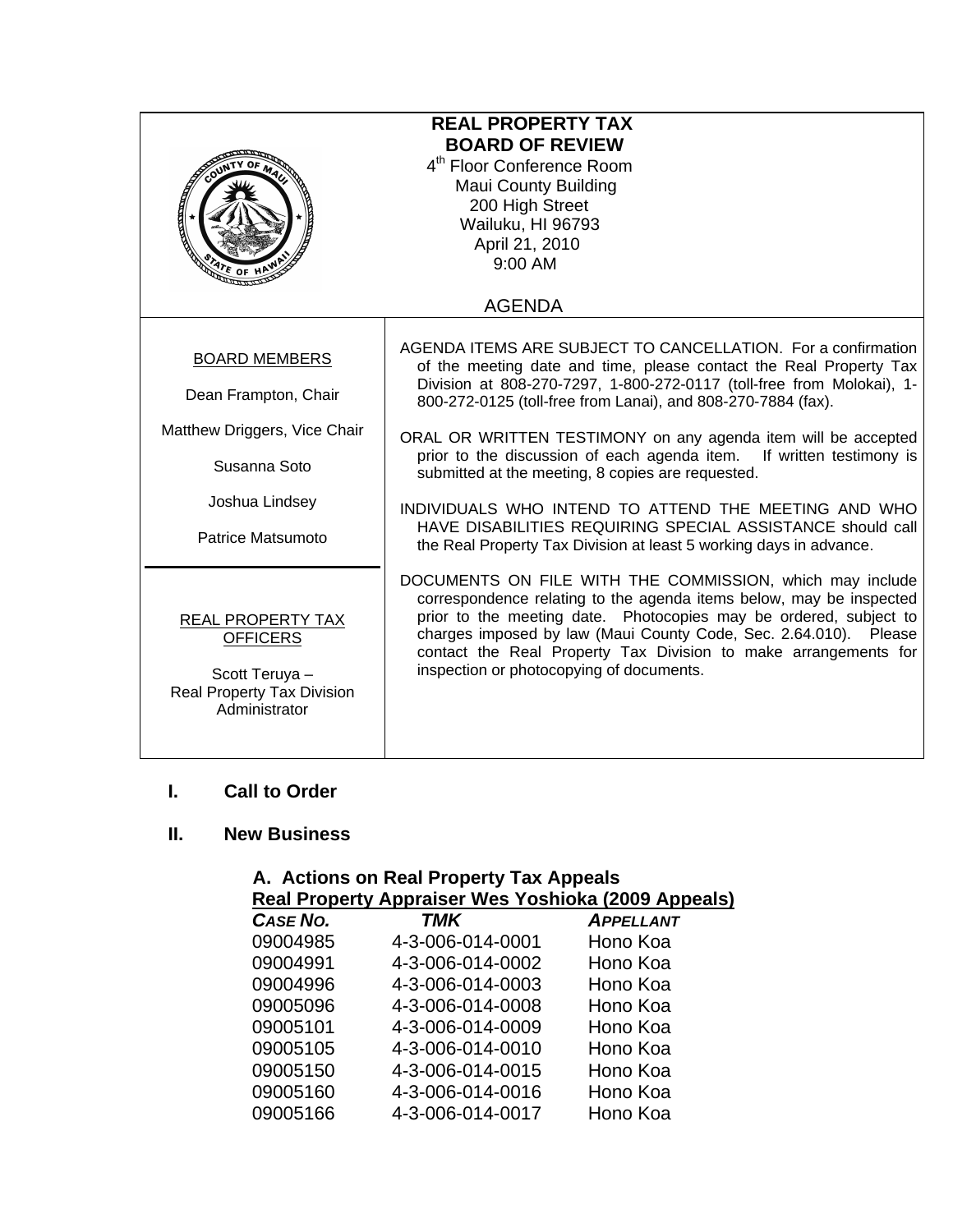| 09005425 | 4-3-006-014-0022 | Hono Koa |
|----------|------------------|----------|
| 09005434 | 4-3-006-014-0023 | Hono Koa |
| 09005440 | 4-3-006-014-0024 | Hono Koa |
| 09005493 | 4-3-006-014-0025 | Hono Koa |
| 09005501 | 4-3-006-014-0016 | Hono Koa |

# **Real Property Appraiser Wes Yoshioka (cont'd)**

| CASE NO. | TMK              | <b>APPELLANT</b>    |
|----------|------------------|---------------------|
| 09003803 | 4-3-010-001-0001 | Kahana Beach Resort |
| 09003811 | 4-3-010-001-0002 | Kahana Beach Resort |
| 09003816 | 4-3-010-001-0003 | Kahana Beach Resort |
| 09003826 | 4-3-010-001-0004 | Kahana Beach Resort |
| 09003849 | 4-3-010-001-0005 | Kahana Beach Resort |
| 09003853 | 4-3-010-001-0006 | Kahana Beach Resort |
| 09003857 | 4-3-010-001-0007 | Kahana Beach Resort |
| 09003860 | 4-3-010-001-0008 | Kahana Beach Resort |
| 09003865 | 4-3-010-001-0009 | Kahana Beach Resort |
| 09003870 | 4-3-010-001-0010 | Kahana Beach Resort |
| 09003875 | 4-3-010-001-0011 | Kahana Beach Resort |
| 09003879 | 4-3-010-001-0012 | Kahana Beach Resort |
| 09003884 | 4-3-010-001-0013 | Kahana Beach Resort |
| 09003887 | 4-3-010-001-0014 | Kahana Beach Resort |
| 09003893 | 4-3-010-001-0015 | Kahana Beach Resort |
| 09003901 | 4-3-010-001-0016 | Kahana Beach Resort |
| 09003905 | 4-3-010-001-0017 | Kahana Beach Resort |
| 09003910 | 4-3-010-001-0018 | Kahana Beach Resort |
| 09003914 | 4-3-010-001-0019 | Kahana Beach Resort |
| 09003917 | 4-3-010-001-0020 | Kahana Beach Resort |
| 09003921 | 4-3-010-001-0021 | Kahana Beach Resort |
| 09003927 | 4-3-010-001-0022 | Kahana Beach Resort |
| 09003937 | 4-3-010-001-0023 | Kahana Beach Resort |
| 09003943 | 4-3-010-001-0024 | Kahana Beach Resort |
| 09003947 | 4-3-010-001-0025 | Kahana Beach Resort |
| 09003948 | 4-3-010-001-0026 | Kahana Beach Resort |
| 09003953 | 4-3-010-001-0027 | Kahana Beach Resort |
| 09003958 | 4-3-010-001-0028 | Kahana Beach Resort |
| 09003962 | 4-3-010-001-0029 | Kahana Beach Resort |
| 09003967 | 4-3-010-001-0030 | Kahana Beach Resort |
| 09003972 | 4-3-010-001-0031 | Kahana Beach Resort |
| 09003974 | 4-3-010-001-0032 | Kahana Beach Resort |
| 09003979 | 4-3-010-001-0033 | Kahana Beach Resort |
| 09003983 | 4-3-010-001-0034 | Kahana Beach Resort |
| 09003988 | 4-3-010-001-0035 | Kahana Beach Resort |
| 09003991 | 4-3-010-001-0036 | Kahana Beach Resort |
| 09003995 | 4-3-010-001-0037 | Kahana Beach Resort |
| 09004011 | 4-3-010-001-0038 | Kahana Beach Resort |
| 09004015 | 4-3-010-001-0039 | Kahana Beach Resort |
| 09004020 | 4-3-010-001-0040 | Kahana Beach Resort |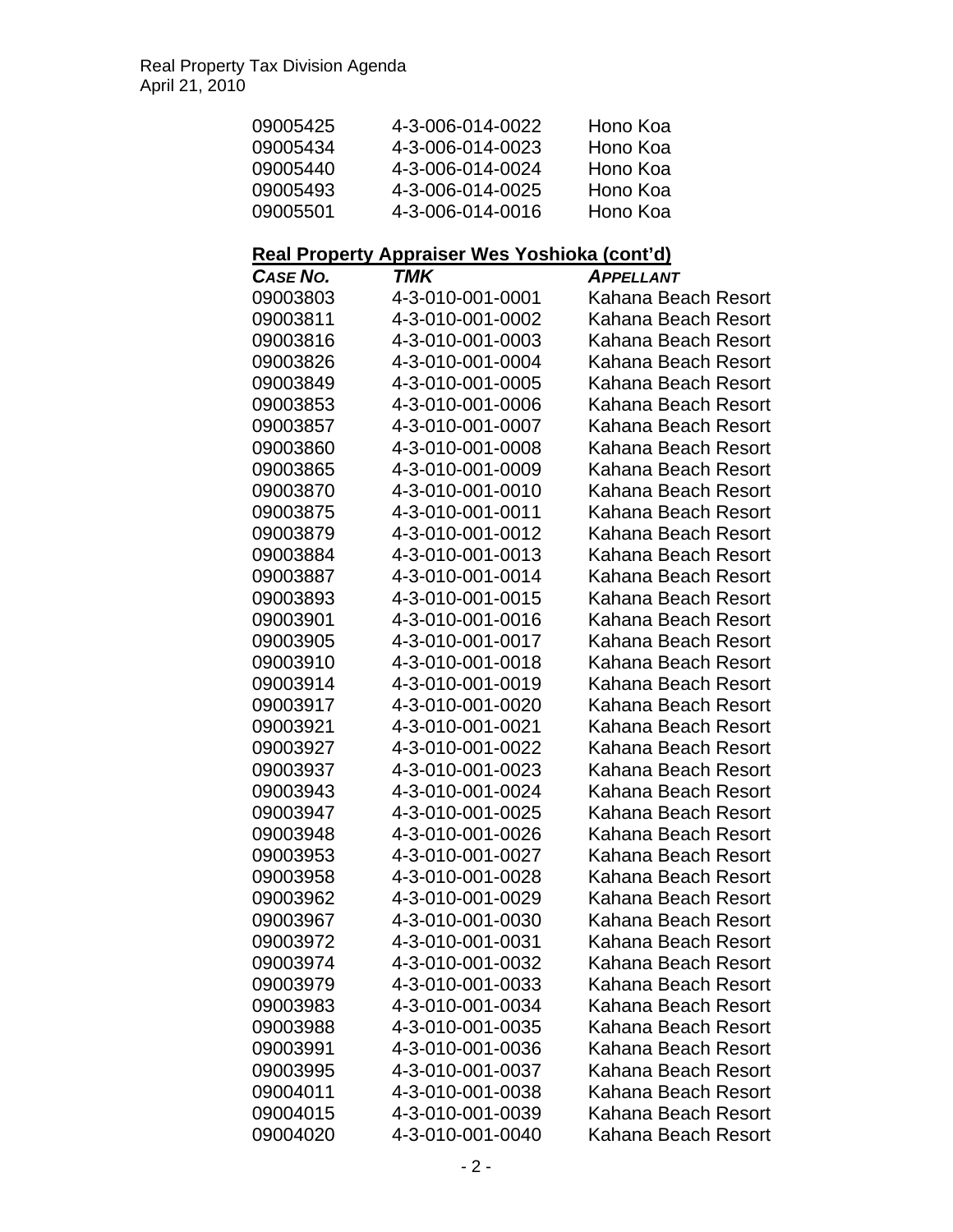| 09004022 | 4-3-010-001-0041 | Kahana Beach Resort |
|----------|------------------|---------------------|
| 09004028 | 4-3-010-001-0042 | Kahana Beach Resort |
| 09004031 | 4-3-010-001-0043 | Kahana Beach Resort |
| 09004035 | 4-3-010-001-0044 | Kahana Beach Resort |
| 09004038 | 4-3-010-001-0045 | Kahana Beach Resort |
| 09004042 | 4-3-010-001-0046 | Kahana Beach Resort |
| 09004045 | 4-3-010-001-0047 | Kahana Beach Resort |
| 09004050 | 4-3-010-001-0048 | Kahana Beach Resort |
| 09004053 | 4-3-010-001-0049 | Kahana Beach Resort |
| 09004055 | 4-3-010-001-0050 | Kahana Beach Resort |
| 09004058 | 4-3-010-001-0051 | Kahana Beach Resort |
| 09004063 | 4-3-010-001-0052 | Kahana Beach Resort |
| 09004064 | 4-3-010-001-0053 | Kahana Beach Resort |
| 09004067 | 4-3-010-001-0054 | Kahana Beach Resort |
| 09004069 | 4-3-010-001-0055 | Kahana Beach Resort |
| 09004071 | 4-3-010-001-0056 | Kahana Beach Resort |
| 09004075 | 4-3-010-001-0057 | Kahana Beach Resort |
| 09004077 | 4-3-010-001-0058 | Kahana Beach Resort |
| 09004091 | 4-3-010-001-0059 | Kahana Beach Resort |
| 09004095 | 4-3-010-001-0060 | Kahana Beach Resort |
| 09004098 | 4-3-010-001-0061 | Kahana Beach Resort |
| 09004101 | 4-3-010-001-0062 | Kahana Beach Resort |
| 09004107 | 4-3-010-001-0063 | Kahana Beach Resort |
| 09004110 | 4-3-010-001-0064 | Kahana Beach Resort |
| 09004114 | 4-3-010-001-0065 | Kahana Beach Resort |
| 09004119 | 4-3-010-001-0066 | Kahana Beach Resort |
| 09004124 | 4-3-010-001-0067 | Kahana Beach Resort |
| 09004129 | 4-3-010-001-0068 | Kahana Beach Resort |
| 09004138 | 4-3-010-001-0069 | Kahana Beach Resort |
| 09004135 | 4-3-010-001-0070 | Kahana Beach Resort |
| 09004141 | 4-3-010-001-0071 | Kahana Beach Resort |
| 09004144 | 4-3-010-001-0072 | Kahana Beach Resort |
| 09004145 | 4-3-010-001-0073 | Kahana Beach Resort |
| 09004150 | 4-3-010-001-0074 | Kahana Beach Resort |
| 09004151 | 4-3-010-001-0075 | Kahana Beach Resort |
| 09004153 | 4-3-010-001-0076 | Kahana Beach Resort |
| 09004154 | 4-3-010-001-0077 | Kahana Beach Resort |
| 09004158 | 4-3-010-001-0078 | Kahana Beach Resort |
| 09004159 | 4-3-010-001-0079 | Kahana Beach Resort |
| 09004161 | 4-3-010-001-0080 | Kahana Beach Resort |
| 09004163 | 4-3-010-001-0081 | Kahana Beach Resort |
| 09004166 | 4-3-010-001-0082 | Kahana Beach Resort |
| 09004169 | 4-3-010-001-0083 | Kahana Beach Resort |
| 09004170 | 4-3-010-001-0084 | Kahana Beach Resort |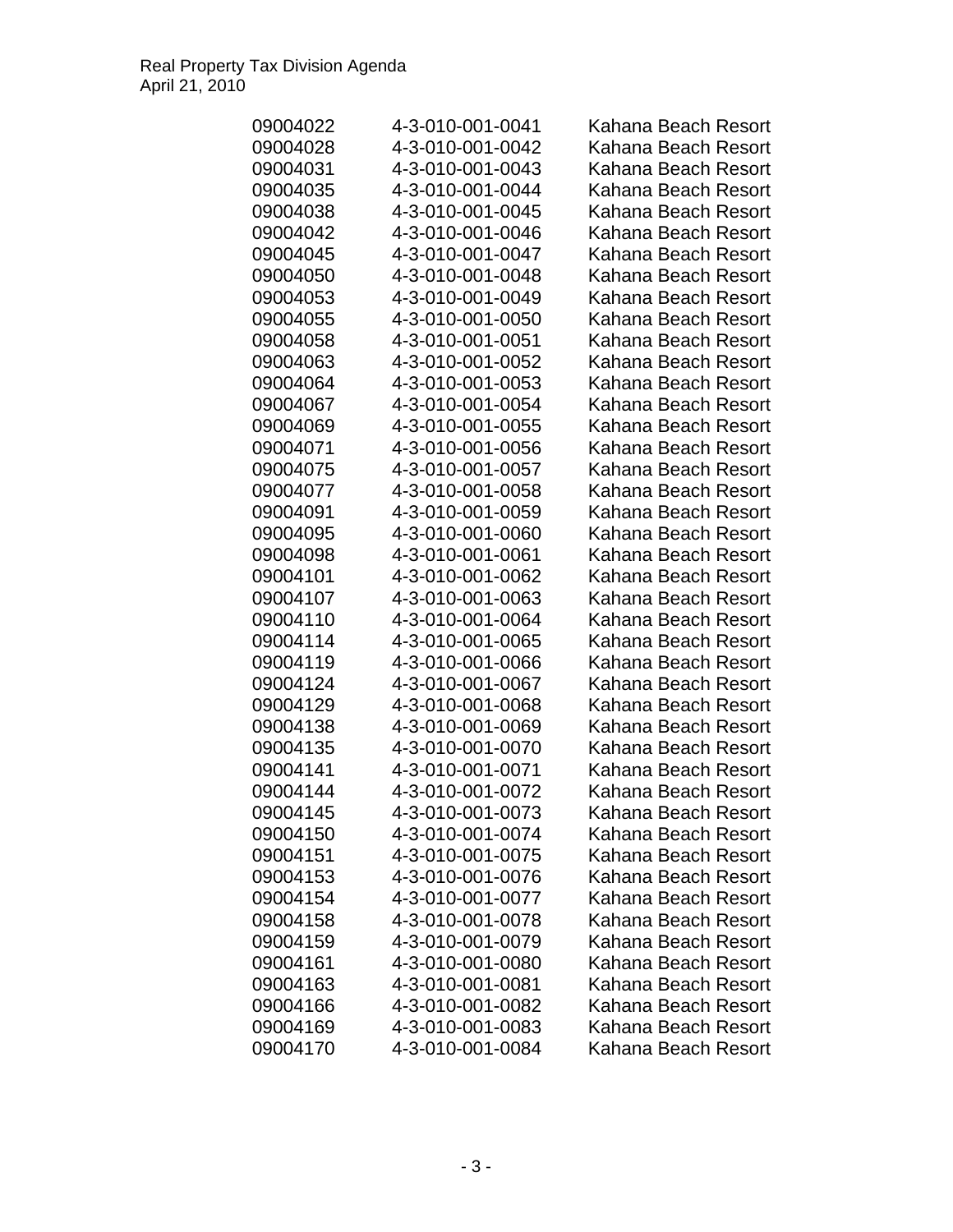## **Real Property Appraiser Wes Yoshioka (cont'd)**

| CASE NO.             | TMK                                  | <b>APPELLANT</b>                   |
|----------------------|--------------------------------------|------------------------------------|
| 09004188             | 4-3-010-002-0001                     | Sands of Kahana                    |
| 09004190             | 4-3-010-002-0002                     | Sands of Kahana                    |
| 09004192             | 4-3-010-002-0003                     | Sands of Kahana                    |
| 09004195             | 4-3-010-002-0004                     | Sands of Kahana                    |
| 09004196             | 4-3-010-002-0005                     | Sands of Kahana                    |
| 09004198             | 4-3-010-002-0006                     | Sands of Kahana                    |
| 09004200             | 4-3-010-002-0007                     | Sands of Kahana                    |
| 09004201             | 4-3-010-002-0008                     | Sands of Kahana                    |
| 09004202             | 4-3-010-002-0009                     | Sands of Kahana                    |
| 09004204             | 4-3-010-002-0010                     | Sands of Kahana                    |
| 09004205             | 4-3-010-002-0012                     | Sands of Kahana                    |
| 09004206             | 4-3-010-002-0013                     | Sands of Kahana                    |
| 09004207             | 4-3-010-002-0014                     | Sands of Kahana                    |
| 09004215             | 4-3-010-002-0015                     | Sands of Kahana                    |
| 09004216             | 4-3-010-002-0016                     | Sands of Kahana                    |
| 09004218             | 4-3-010-002-0017                     | Sands of Kahana                    |
| 09004219             | 4-3-010-002-0018                     | Sands of Kahana                    |
| 09004221             | 4-3-010-002-0019                     | Sands of Kahana                    |
| 09004222             | 4-3-010-002-0020                     | Sands of Kahana                    |
| 09004225             | 4-3-010-002-0022                     | Sands of Kahana                    |
| 09004227             | 4-3-010-002-0023                     | Sands of Kahana                    |
| 09004230             | 4-3-010-002-0024                     | Sands of Kahana                    |
| 09004233             | 4-3-010-002-0025                     | Sands of Kahana                    |
| 09004234             | 4-3-010-002-0026                     | Sands of Kahana                    |
| 09004236             | 4-3-010-002-0027                     | Sands of Kahana                    |
| 09004238             | 4-3-010-002-0028                     | Sands of Kahana                    |
| 09004241             | 4-3-010-002-0029                     | Sands of Kahana                    |
| 09004244             | 4-3-010-002-0030                     | Sands of Kahana                    |
| 09004247             | 4-3-010-002-0031                     | Sands of Kahana                    |
| 09004250             | 4-3-010-002-0032                     | Sands of Kahana                    |
| 09004253             | 4-3-010-002-0033                     | Sands of Kahana                    |
| 09004255             | 4-3-010-002-0034                     | Sands of Kahana                    |
| 09004258             | 4-3-010-002-0035                     | Sands of Kahana                    |
| 09004261             | 4-3-010-002-0036                     | Sands of Kahana                    |
| 09004264             | 4-3-010-002-0037                     | Sands of Kahana                    |
| 09004266             | 4-3-010-002-0038                     | Sands of Kahana                    |
| 09004268             | 4-3-010-002-0039                     | Sands of Kahana                    |
| 09004273             | 4-3-010-002-0040                     | Sands of Kahana                    |
| 09004278             | 4-3-010-002-0042                     | Sands of Kahana                    |
| 09004280             | 4-3-010-002-0043                     | Sands of Kahana                    |
| 09004283             | 4-3-010-002-0044                     | Sands of Kahana                    |
| 09004285             | 4-3-010-002-0045                     | Sands of Kahana                    |
| 09004287<br>09004290 | 4-3-010-002-0046<br>4-3-010-002-0047 | Sands of Kahana<br>Sands of Kahana |
| 09004293             | 4-3-010-002-0048                     | Sands of Kahana                    |
| 09004295             | 4-3-010-002-0049                     | Sands of Kahana                    |
|                      |                                      |                                    |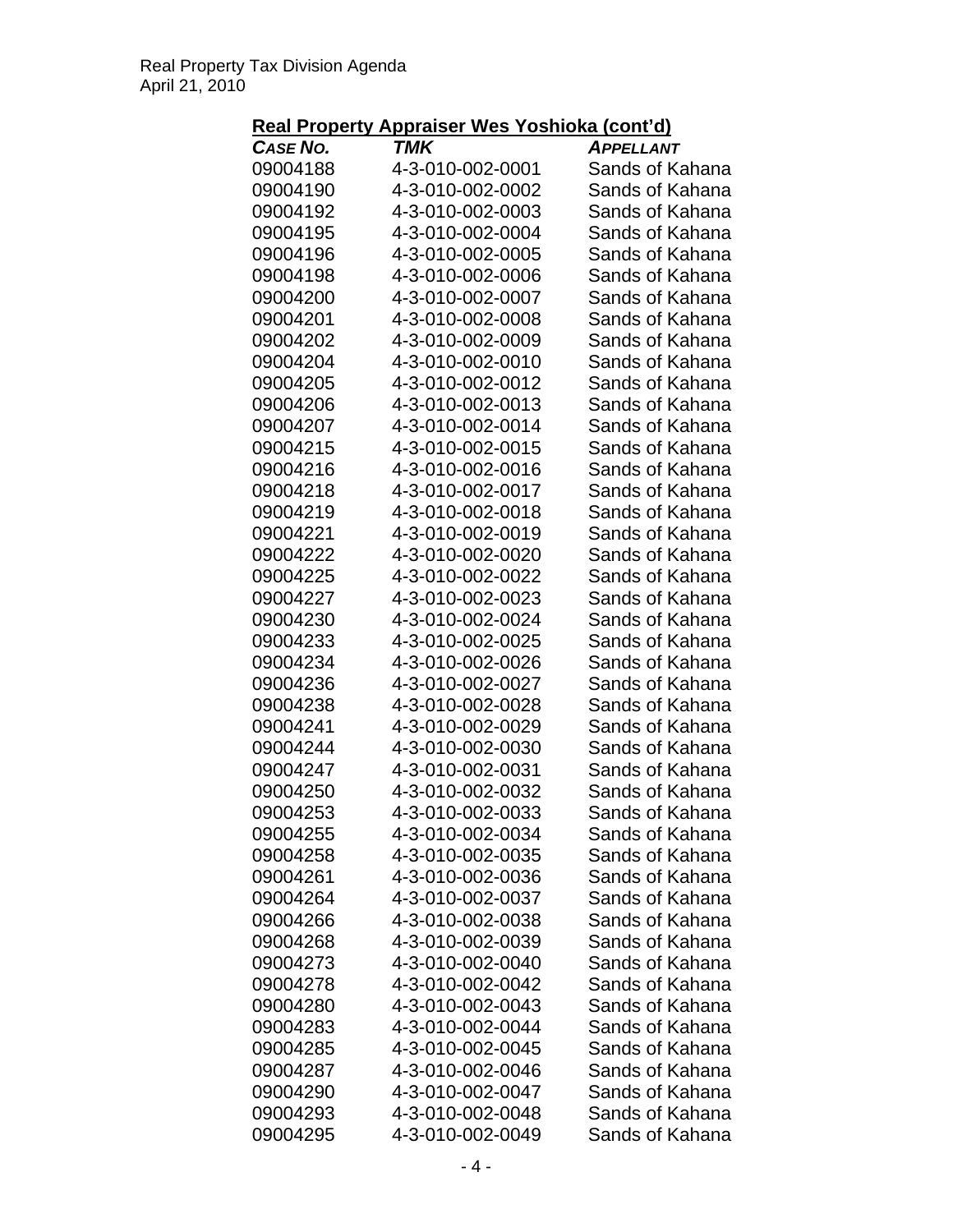| 09004298             | 4-3-010-002-0050                     | Sands of Kahana |
|----------------------|--------------------------------------|-----------------|
| 09004301             | 4-3-010-002-0052                     | Sands of Kahana |
| 09004303             | 4-3-010-002-0053                     | Sands of Kahana |
| 09004305             | 4-3-010-002-0054                     | Sands of Kahana |
| 09004308             | 4-3-010-002-0055                     | Sands of Kahana |
| 09004311             | 4-3-010-002-0056                     | Sands of Kahana |
| 09004314             | 4-3-010-002-0057                     | Sands of Kahana |
| 09004317             | 4-3-010-002-0058                     | Sands of Kahana |
| 09004320             | 4-3-010-002-0059                     | Sands of Kahana |
| 09004322             | 4-3-010-002-0060                     | Sands of Kahana |
| 09004324             | 4-3-010-002-0061                     | Sands of Kahana |
| 09004327             | 4-3-010-002-0062                     | Sands of Kahana |
| 09004330             | 4-3-010-002-0064                     | Sands of Kahana |
| 09004331             | 4-3-010-002-0065                     | Sands of Kahana |
| 09004334             | 4-3-010-002-0068                     | Sands of Kahana |
| 09004338             | 4-3-010-002-0070                     | Sands of Kahana |
| 09004341             | 4-3-010-002-0071                     | Sands of Kahana |
| 09004343             | 4-3-010-002-0073                     | Sands of Kahana |
| 09004347             | 4-3-010-002-0075                     | Sands of Kahana |
| 09004349             | 4-3-010-002-0076                     | Sands of Kahana |
| 09004352             | 4-3-010-002-0077                     | Sands of Kahana |
| 09004354             | 4-3-010-002-0081                     | Sands of Kahana |
| 09004356             | 4-3-010-002-0082                     | Sands of Kahana |
| 09004358             | 4-3-010-002-0083                     | Sands of Kahana |
| 09004361             | 4-3-010-002-0086                     | Sands of Kahana |
|                      |                                      | Sands of Kahana |
| 09004364             | 4-3-010-002-0087                     |                 |
| 09004367             | 4-3-010-002-0088                     | Sands of Kahana |
| 09004369<br>09004372 | 4-3-010-002-0090<br>4-3-010-002-0097 | Sands of Kahana |
|                      |                                      | Sands of Kahana |
| 09004374             | 4-3-010-002-0099                     | Sands of Kahana |
| 09004377             | 4-3-010-002-0100                     | Sands of Kahana |
| 09004380             | 4-3-010-002-0101                     | Sands of Kahana |
| 09004383             | 4-3-010-002-0102                     | Sands of Kahana |
| 09004387             | 4-3-010-002-0107                     | Sands of Kahana |
| 09004388             | 4-3-010-002-0108                     | Sands of Kahana |
| 09004390             | 4-3-010-002-0109                     | Sands of Kahana |
| 09004393             | 4-3-010-002-0110                     | Sands of Kahana |
| 09004402             | 4-3-010-002-0112                     | Sands of Kahana |
| 09004405             | 4-3-010-002-0115                     | Sands of Kahana |
| 09004406             | 4-3-010-002-0116                     | Sands of Kahana |
| 09004409             | 4-3-010-002-0117                     | Sands of Kahana |
| 09004414             | 4-3-010-002-0119                     | Sands of Kahana |
| 09004417             | 4-3-010-002-0122                     | Sands of Kahana |
| 09004420             | 4-3-010-002-0123                     | Sands of Kahana |
| 09004423             | 4-3-010-002-0127                     | Sands of Kahana |
| 09004426             | 4-3-010-002-0128                     | Sands of Kahana |
| 09004428             | 4-3-010-002-0129                     | Sands of Kahana |
| 09004430             | 4-3-010-002-0134                     | Sands of Kahana |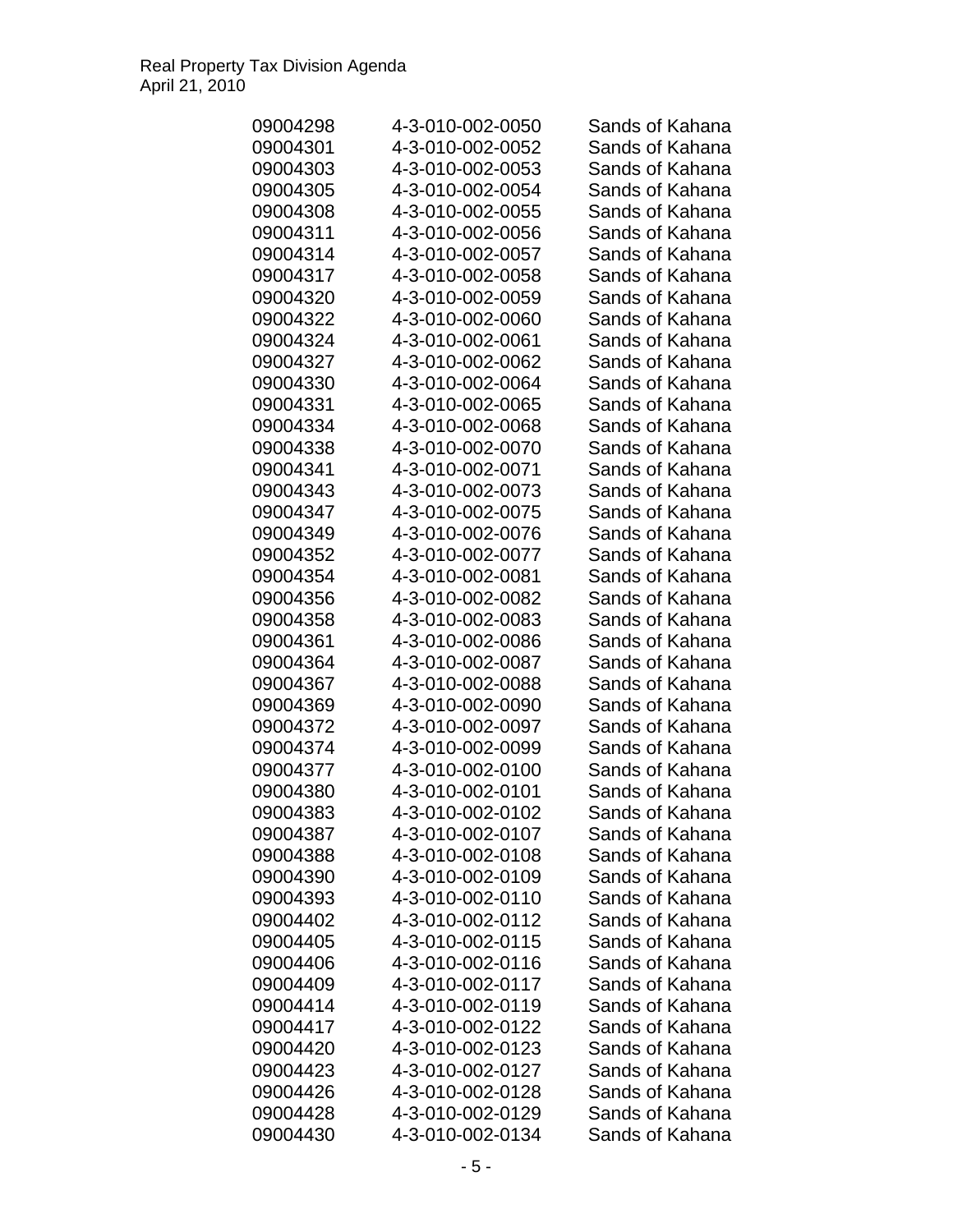| 09004433 | 4-3-010-002-0135 | Sands of Kahana |
|----------|------------------|-----------------|
| 09004435 | 4-3-010-002-0137 | Sands of Kahana |
| 09004437 | 4-3-010-002-0138 | Sands of Kahana |
| 09004438 | 4-3-010-002-0140 | Sands of Kahana |
| 09004612 | 4-3-010-002-0143 | Sands of Kahana |
| 09004616 | 4-3-010-002-0147 | Sands of Kahana |
| 09004619 | 4-3-010-002-0151 | Sands of Kahana |
| 09004622 | 4-3-010-002-0152 | Sands of Kahana |
| 09004626 | 4-3-010-002-0153 | Sands of Kahana |
| 09004630 | 4-3-010-002-0154 | Sands of Kahana |
| 09004632 | 4-3-010-002-0155 | Sands of Kahana |
| 09004636 | 4-3-010-002-0156 | Sands of Kahana |
| 09004639 | 4-3-010-002-0157 | Sands of Kahana |
| 09004644 | 4-3-010-002-0158 | Sands of Kahana |
| 09004646 | 4-3-010-002-0159 | Sands of Kahana |
| 09004652 | 4-3-010-002-0160 | Sands of Kahana |
| 09004657 | 4-3-010-002-0161 | Sands of Kahana |
| 09004659 | 4-3-010-002-0162 | Sands of Kahana |
| 09004663 | 4-3-010-002-0163 | Sands of Kahana |
| 09004665 | 4-3-010-002-0164 | Sands of Kahana |
| 09004671 | 4-3-010-002-0165 | Sands of Kahana |
| 09004672 | 4-3-010-002-0166 | Sands of Kahana |
| 09004678 | 4-3-010-002-0167 | Sands of Kahana |
| 09004680 | 4-3-010-002-0168 | Sands of Kahana |
| 09004682 | 4-3-010-002-0169 | Sands of Kahana |
| 09004684 | 4-3-010-002-0170 | Sands of Kahana |
| 09004688 | 4-3-010-002-0171 | Sands of Kahana |
| 09004695 | 4-3-010-002-0172 | Sands of Kahana |
| 09004698 | 4-3-010-002-0173 | Sands of Kahana |
| 09004701 | 4-3-010-002-0174 | Sands of Kahana |
| 09004704 | 4-3-010-002-0175 | Sands of Kahana |
| 09004755 | 4-3-010-002-0176 | Sands of Kahana |
| 09004756 | 4-3-010-002-0177 | Sands of Kahana |
| 09004759 | 4-3-010-002-0178 | Sands of Kahana |
| 09004762 | 4-3-010-002-0179 | Sands of Kahana |
|          | 4-3-010-002-0180 | Sands of Kahana |
| 09004767 |                  |                 |
| 09004769 | 4-3-010-002-0181 | Sands of Kahana |
| 09004771 | 4-3-010-002-0182 | Sands of Kahana |
| 09004776 | 4-3-010-002-0183 | Sands of Kahana |
| 09004779 | 4-3-010-002-0184 | Sands of Kahana |
| 09004780 | 4-3-010-002-0186 | Sands of Kahana |
| 09004784 | 4-3-010-002-0187 | Sands of Kahana |
| 09004790 | 4-3-010-002-0188 | Sands of Kahana |
| 09004792 | 4-3-010-002-0189 | Sands of Kahana |
| 09004796 | 4-3-010-002-0190 | Sands of Kahana |
| 09004799 | 4-3-010-002-0191 | Sands of Kahana |
| 09004803 | 4-3-010-002-0192 | Sands of Kahana |
| 09004807 | 4-3-010-002-0193 | Sands of Kahana |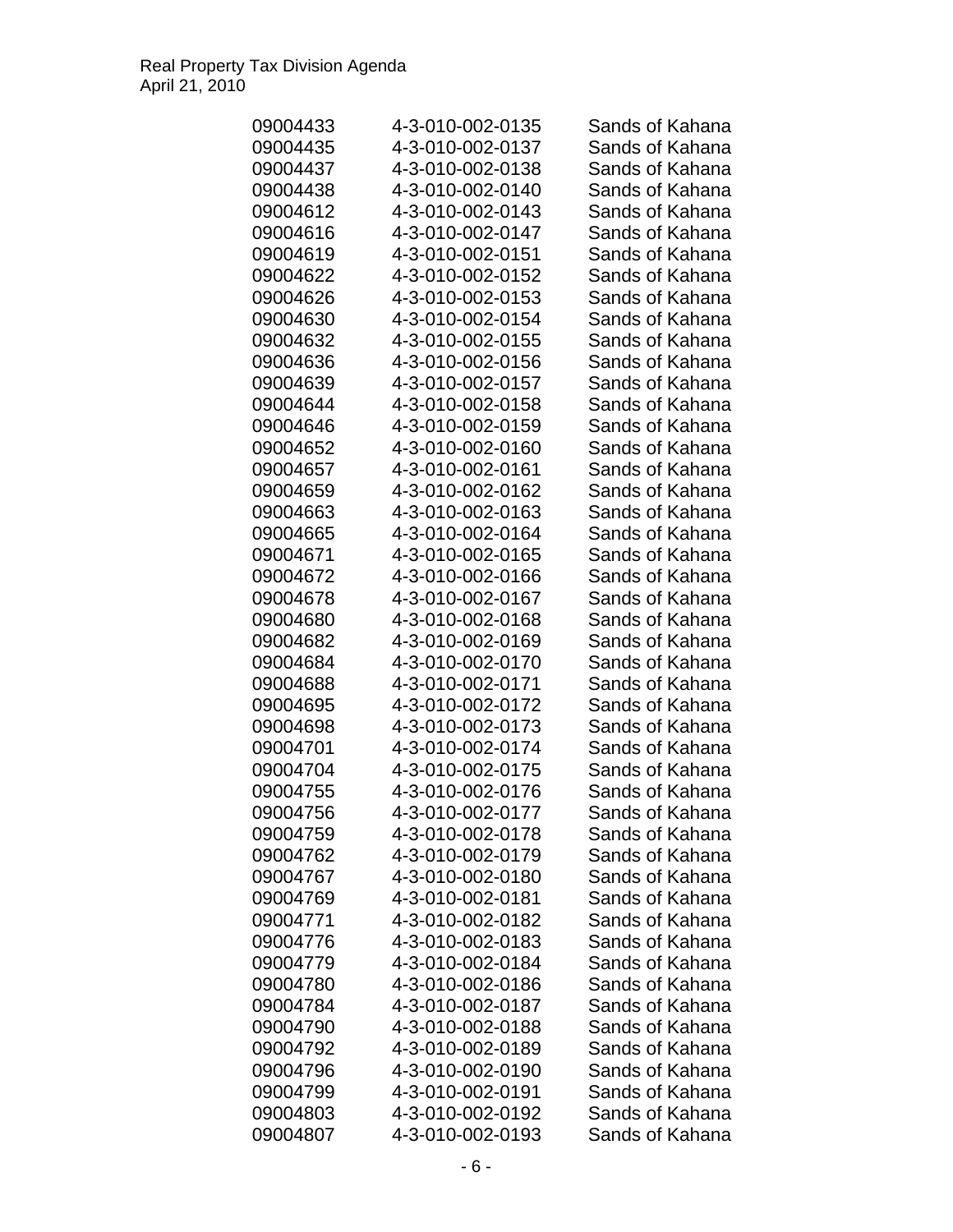| 09004810             | 4-3-010-002-0195                                        | Sands of Kahana                                      |
|----------------------|---------------------------------------------------------|------------------------------------------------------|
| 09004814             | 4-3-010-002-0196                                        | Sands of Kahana                                      |
|                      |                                                         |                                                      |
|                      | <b>Real Property Appraiser Lewis Dela Cruz (cont'd)</b> |                                                      |
| <b>CASE NO.</b>      | TMK                                                     | <b>APPELLANT</b>                                     |
| 09005126             | 3-9-004-005-0010                                        | Maui Banyan                                          |
| 09005133             | 3-9-004-005-0017                                        | Maui Banyan                                          |
| 09005141             | 3-9-004-005-0036                                        | Maui Banyan                                          |
| 09005152             | 3-9-004-005-0046                                        | Maui Banyan                                          |
| 09005159             | 3-9-004-005-0156                                        | Maui Banyan                                          |
| 09005163             | 3-9-004-005-0171                                        | Maui Banyan                                          |
| 09005170             | 3-9-004-005-0191                                        | Maui Banyan                                          |
| 09005201             | 3-9-004-005-0246                                        | Maui Banyan                                          |
| 09005123             | 3-9-004-005-0008                                        | Maui Banyan                                          |
| 09005131             | 3-9-004-005-0015                                        | Maui Banyan                                          |
| 09005139             | 3-9-004-005-0020                                        | Maui Banyan                                          |
| 09005145             | 3-9-004-005-0045                                        | Maui Banyan                                          |
| 09005157             | 3-9-004-005-0150                                        | Maui Banyan                                          |
| 09005168             | 3-9-004-005-0175                                        | Maui Banyan                                          |
| 09005176             | 3-9-004-005-0205                                        | Maui Banyan                                          |
| 09006854             | 3-9-004-005-0230                                        | Maui Banyan                                          |
| 09005195             | 3-9-004-005-0237                                        | Maui Banyan                                          |
| 09005181             | 3-9-004-005-0215                                        | Maui Banyan                                          |
| 09005191             | 3-9-004-005-0217                                        | Maui Banyan                                          |
|                      |                                                         |                                                      |
|                      |                                                         |                                                      |
|                      | Real Property Appraiser Lewis Dela Cruz (cont'd)        |                                                      |
| <b>CASE NO.</b>      | <b>TMK</b>                                              | <b>APPELLANT</b>                                     |
| 09004876             | 3-9-001-043-0001                                        | <b>Maui Beach Vacation Club</b>                      |
| 09004878             | 3-9-001-043-0002                                        | <b>Maui Beach Vacation Club</b>                      |
| 09004882             | 3-9-001-043-0004                                        | <b>Maui Beach Vacation Club</b>                      |
| 09004884             | 3-9-001-043-0006                                        | <b>Maui Beach Vacation Club</b>                      |
| 09004885             | 3-9-001-043-0007                                        | <b>Maui Beach Vacation Club</b>                      |
| 09004886             | 3-9-001-043-0008                                        | Maui Beach Vacation Club                             |
| 09004887             | 3-9-001-043-0009                                        | <b>Maui Beach Vacation Club</b>                      |
| 09004889             | 3-9-001-043-0010                                        | <b>Maui Beach Vacation Club</b>                      |
| 09004890             | 3-9-001-043-0011                                        | Maui Beach Vacation Club                             |
| 09004892             | 3-9-001-043-0012                                        | Maui Beach Vacation Club                             |
| 09004893             | 3-9-001-043-0013                                        | <b>Maui Beach Vacation Club</b>                      |
| 09004895             | 3-9-001-043-0014                                        | <b>Maui Beach Vacation Club</b>                      |
| 09004897             | 3-9-001-043-0015                                        | <b>Maui Beach Vacation Club</b>                      |
| 09004898             | 3-9-001-043-0016                                        | <b>Maui Beach Vacation Club</b>                      |
| 09004901             | 3-9-001-043-0017                                        | Maui Beach Vacation Club                             |
| 09004902             | 3-9-001-043-0018                                        | <b>Maui Beach Vacation Club</b>                      |
| 09004909             | 3-9-001-043-0019                                        | <b>Maui Beach Vacation Club</b>                      |
| 09004910             | 3-9-001-043-0020                                        | <b>Maui Beach Vacation Club</b>                      |
| 09004912             | 3-9-001-043-0021                                        | <b>Maui Beach Vacation Club</b>                      |
| 09004914<br>09004916 | 3-9-001-043-0022<br>3-9-001-043-0023                    | Maui Beach Vacation Club<br>Maui Beach Vacation Club |